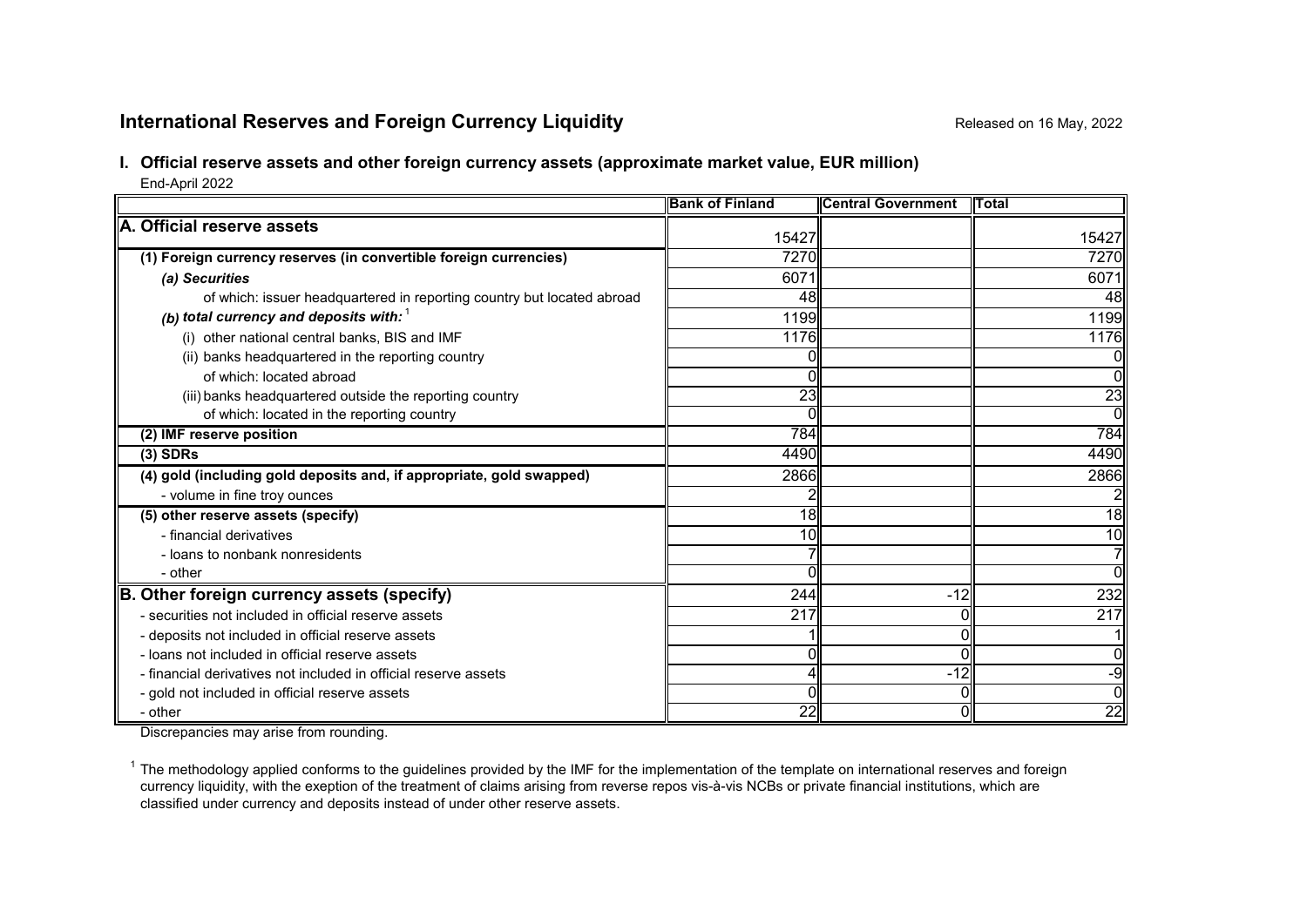#### **II. Predetermined short-term net drains on foreign currency assets (nominal value, EUR million)** End-April 2022

|      |                                                 |                           |                     | <b>Bank of Finland</b> |          |                           |         |                 | <b>Central Government</b> |                     |              | <b>Total</b>   |              |                |
|------|-------------------------------------------------|---------------------------|---------------------|------------------------|----------|---------------------------|---------|-----------------|---------------------------|---------------------|--------------|----------------|--------------|----------------|
|      |                                                 | <b>Maturity breakdown</b> |                     |                        |          | <b>Maturity breakdown</b> |         |                 | <b>Maturity breakdown</b> |                     |              |                |              |                |
|      |                                                 |                           | (residual maturity) |                        |          | (residual maturity)       |         |                 |                           | (residual maturity) |              |                |              |                |
|      |                                                 |                           | More                |                        |          |                           |         | <b>More</b>     |                           |                     |              | More           |              |                |
|      |                                                 |                           | <b>Total</b>        |                        | lthan 1  | <b>More</b>               |         |                 | than 1                    | <b>More</b>         |              |                | than 1       | <b>More</b>    |
|      |                                                 | Up to 1                   |                     | month                  | than 3   |                           | Up to 1 | month<br>and up | than 3<br>months          |                     | Up to 1      | month          | than 3       |                |
|      |                                                 |                           |                     | month                  | and up   | <b>months</b>             | Total   |                 |                           | month               | <b>Total</b> | month          | and up       | months         |
|      |                                                 |                           |                     |                        | to $3$   | and up                    |         |                 | to $3$                    | and up              |              |                | to $3$       | and up         |
|      |                                                 |                           |                     |                        | months   | to 1 year                 |         |                 | months                    | to 1 year           |              |                | months       | to 1 year      |
| ll1. | Foreign currency loans, securities and deposits |                           | ŋ                   |                        |          | $\Omega$                  | $-4942$ | -6              |                           | $-4936$             | $-4942$      | -6             | 0            | $-4936$        |
|      | - outflows (-)                                  | Principal                 | 0                   |                        |          |                           | -4884   |                 |                           | $-4884$             | -4884        | 0              |              | -4884          |
|      |                                                 | Interest                  | 0                   |                        |          |                           | $-58$   | -6              |                           | $-52$               | $-58$        | -6             |              | $-52$          |
|      | - inflows $(+)$                                 | Principal                 | $\Omega$            |                        |          |                           |         |                 |                           |                     |              | 0              | $\Omega$     | $\overline{0}$ |
|      |                                                 | Interest                  | 0                   |                        |          |                           | U       |                 |                           |                     | $\Omega$     |                | $\Omega$     | $\overline{0}$ |
| l2.  | Aggregate short and long positions in           |                           |                     |                        |          |                           |         |                 |                           |                     |              |                |              |                |
|      | forwards and futures in foreign currencies      |                           |                     |                        |          |                           |         |                 |                           |                     |              |                |              |                |
|      | vis-à-vis the domestic currency (including      |                           |                     |                        |          |                           |         |                 |                           |                     |              |                |              |                |
|      | the forward leg of currency swaps)              |                           |                     |                        |          |                           | 4932    |                 |                           | 4930                | 4932         | 3              |              | 4930           |
|      | Short positions (-)<br>(a)                      |                           |                     |                        |          | ΩI                        |         |                 |                           |                     |              | $\Omega$       | $\mathbf{0}$ | 01             |
|      | Long positions $(+)$<br>(b)                     |                           |                     |                        |          |                           | 4932    |                 |                           | 4930                | 4932         | 3              | $\Omega$     | 4930           |
| 13.  | Other (specify)                                 |                           |                     |                        |          |                           |         |                 |                           |                     |              |                |              | $\overline{0}$ |
|      | - outflows related to repos (-)                 |                           |                     |                        |          |                           |         |                 |                           |                     |              |                | $\Omega$     | $\overline{0}$ |
|      | - inflows related to reverse repos (+)          |                           |                     |                        |          |                           |         |                 |                           |                     |              |                |              | $\overline{0}$ |
|      | - trade credit (-)                              |                           |                     |                        |          |                           |         |                 |                           |                     |              | 0              |              | $\overline{0}$ |
|      | - trade credit $(+)$                            |                           |                     |                        |          | ΩI                        |         |                 |                           |                     | $\Omega$     | 0              | $\Omega$     | $\overline{0}$ |
|      | - other accounts payable (-)                    |                           |                     |                        |          |                           |         |                 |                           |                     | $\mathbf{0}$ | $\Omega$       | $\Omega$     | $\overline{0}$ |
|      | - other accounts receivable $(+)$               |                           | 0                   |                        | $\Omega$ |                           | 0       | $\Omega$        |                           |                     | 0            | $\overline{0}$ | $\Omega$     | $\overline{0}$ |

Discrepancies may arise from rounding.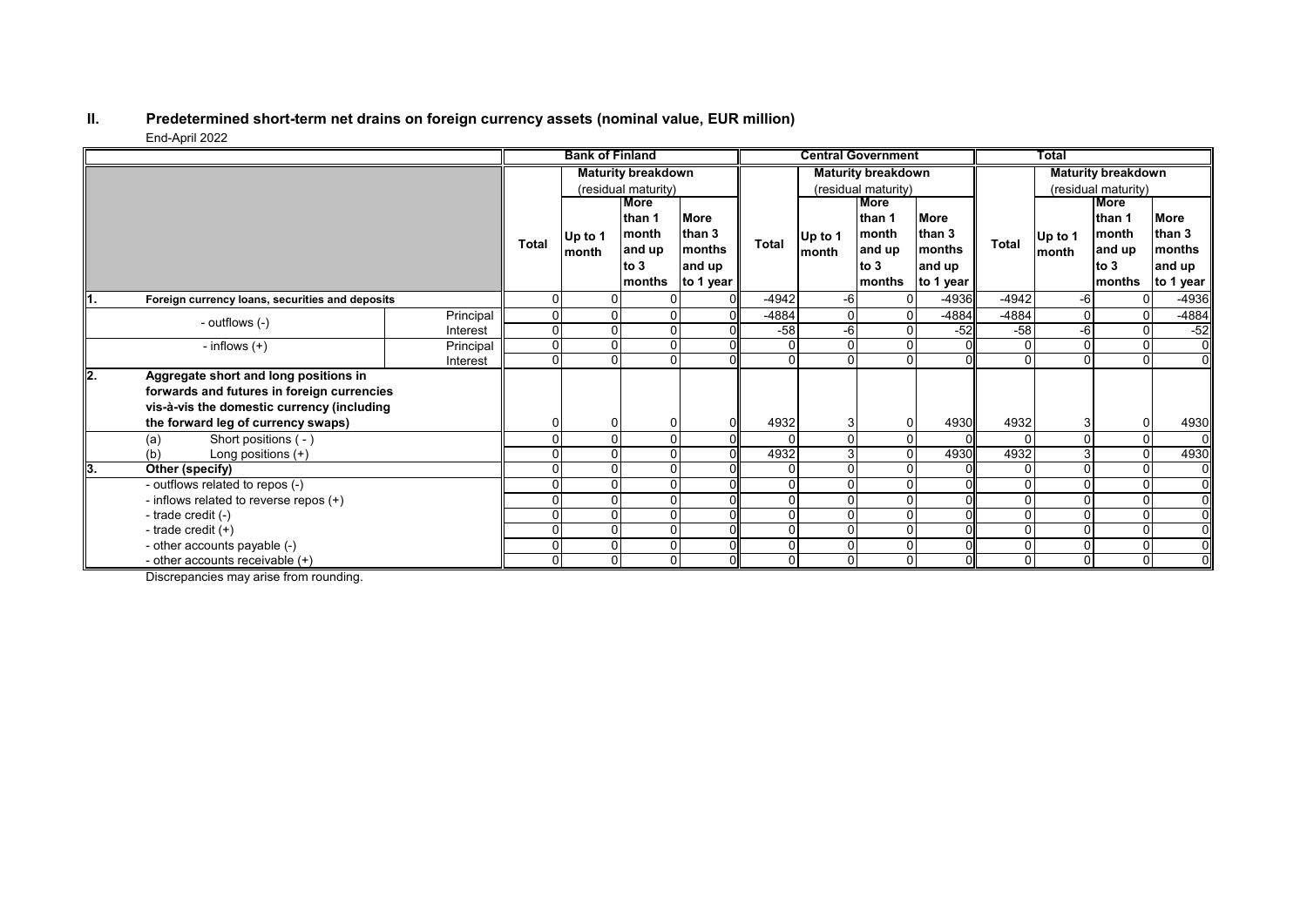## **III. Contingent short-term net drains on foreign currency assets (nominal value, EUR million)**

End-April 2022

| LIN TYPIN LULL                                                                        |                           | <b>Bank of Finland</b>                |                                                              |                                                 |                                  |                     | <b>Central Government</b>                                  |                                                 |                     | <b>Total</b>                          |                                                                    |                                                        |
|---------------------------------------------------------------------------------------|---------------------------|---------------------------------------|--------------------------------------------------------------|-------------------------------------------------|----------------------------------|---------------------|------------------------------------------------------------|-------------------------------------------------|---------------------|---------------------------------------|--------------------------------------------------------------------|--------------------------------------------------------|
|                                                                                       | <b>Maturity breakdown</b> |                                       |                                                              | <b>Maturity breakdown</b>                       |                                  |                     | <b>Maturity breakdown</b>                                  |                                                 |                     |                                       |                                                                    |                                                        |
|                                                                                       |                           | (residual maturity, where applicable) |                                                              |                                                 |                                  |                     | (residual maturity, where applicable)                      |                                                 |                     | (residual maturity, where applicable) |                                                                    |                                                        |
|                                                                                       | Total                     | Up to 1<br>Imonth                     | <b>More</b><br>than 1<br>month<br>and up<br>to $3$<br>months | More<br>than 3<br>months<br>and up<br>to 1 year | Total                            | Up to 1<br>month    | <b>More</b><br>than 1<br>month<br>and up<br>to 3<br>months | More<br>than 3<br>months<br>and up<br>to 1 year | <b>Total</b>        | Up to 1<br>Imonth                     | <b>More</b><br>than 1<br><b>Imonth</b><br>and up<br>to 3<br>months | <b>More</b><br>than 3<br>months<br>and up<br>to 1 year |
| Contingent liabilities in foreign currency                                            | $\Omega$                  |                                       |                                                              |                                                 | $\Omega$                         | $\Omega$            |                                                            |                                                 | 0                   | $\Omega$                              | 0                                                                  |                                                        |
| (a) Collateral guarantees on debt falling due within one year                         | $\Omega$                  | $\Omega$                              | $\Omega$                                                     | ΩI                                              | $\Omega$                         | $\Omega$            | 0                                                          |                                                 | $\Omega$            | $\overline{0}$                        | 0                                                                  |                                                        |
| (b) Other contingent liabilities                                                      | $\overline{0}$            | $\overline{0}$                        | $\overline{0}$                                               |                                                 | $\overline{0}$                   | $\Omega$            | 0                                                          |                                                 | $\overline{0}$      | $\overline{0}$                        | $\overline{0}$                                                     |                                                        |
| 2.<br>Foreign currency securities issued with                                         | $\Omega$                  |                                       |                                                              |                                                 | $\Omega$                         |                     |                                                            |                                                 | $\Omega$            |                                       |                                                                    |                                                        |
| embedded options (puttable bonds)                                                     |                           |                                       |                                                              |                                                 |                                  |                     |                                                            |                                                 |                     |                                       |                                                                    |                                                        |
| Undrawn, unconditional credit lines provided by:                                      | $\Omega$                  | $\Omega$                              | $\Omega$                                                     | $\Omega$                                        | $\Omega$                         | $\mathbf{0}$        | $\Omega$                                                   | $\Omega$                                        | $\Omega$            | 0                                     | 0                                                                  | $\Omega$                                               |
| (a) other national monetary authorities, BIS,                                         | $\Omega$                  | $\Omega$                              | $\Omega$                                                     | $\Omega$                                        | $\Omega$                         | $\Omega$            | 0                                                          | $\Omega$                                        | $\overline{0}$      | 0                                     | 0                                                                  | $\Omega$                                               |
| IMF, and other international organizations                                            |                           |                                       |                                                              |                                                 |                                  |                     |                                                            |                                                 |                     |                                       |                                                                    |                                                        |
| - other national monetary authorities (+)                                             | $\Omega$                  | $\Omega$                              | $\Omega$                                                     | $\overline{0}$                                  | $\mathbf 0$                      | 0                   | 0                                                          | $\Omega$                                        | 0                   | $\overline{0}$                        | 0                                                                  | $\Omega$                                               |
| - BIS $(+)$                                                                           | $\Omega$                  | $\overline{0}$                        | $\Omega$                                                     | $\Omega$                                        | $\overline{0}$                   | $\overline{0}$      | $\mathbf 0$                                                | $\Omega$                                        | $\overline{0}$      | $\overline{0}$                        | $\overline{\mathsf{o}}$                                            | $\Omega$                                               |
| $-IMF (+)$                                                                            | $\Omega$                  | $\Omega$                              | $\Omega$                                                     | $\Omega$                                        | $\Omega$                         | $\Omega$            | $\Omega$                                                   | U                                               | $\mathbf{0}$        | $\overline{0}$                        | 0                                                                  | $\Omega$                                               |
| - other international organizations (+)                                               | $\Omega$                  | $\Omega$                              | $\Omega$                                                     | $\Omega$                                        | $\Omega$                         | $\Omega$            | $\Omega$                                                   | $\Omega$                                        | $\Omega$            | $\overline{0}$                        | 0                                                                  | $\Omega$                                               |
| (b) with banks and other financial institutions (+)                                   | $\Omega$                  | $\Omega$                              | $\Omega$                                                     | $\Omega$                                        | $\overline{0}$                   | $\overline{0}$      | $\mathbf 0$                                                | $\overline{0}$                                  | $\overline{0}$      | $\overline{0}$                        | 0                                                                  | $\Omega$                                               |
| (c) with banks and other financial institutions                                       | $\Omega$                  | $\Omega$                              | $\Omega$                                                     | $\Omega$                                        | $\Omega$                         | $\Omega$            | O                                                          | $\Omega$                                        | $\Omega$            | 0                                     | $\mathbf 0$                                                        | $\mathbf 0$                                            |
| headquartered outside the reporting country (+)                                       |                           |                                       |                                                              |                                                 |                                  |                     |                                                            |                                                 |                     |                                       |                                                                    |                                                        |
| Undrawn, unconditional credit lines provided to:                                      | $\Omega$                  | $\Omega$                              | $\Omega$                                                     | $\Omega$                                        | $\Omega$                         | $\Omega$            | $\Omega$                                                   | $\Omega$                                        | $\overline{0}$      | $\overline{0}$                        | $\mathbf 0$                                                        | $\Omega$                                               |
| (a) other national monetary authorities, BIS,                                         | $\Omega$                  | $\Omega$                              | $\Omega$                                                     | $\Omega$                                        | $\Omega$                         | $\Omega$            | 0                                                          | $\Omega$                                        | $\Omega$            | 0                                     | $\mathbf 0$                                                        | $\Omega$                                               |
| IMF, and other international organizations                                            |                           |                                       |                                                              |                                                 |                                  |                     |                                                            |                                                 |                     |                                       |                                                                    |                                                        |
| - other national monetary authorities (-)                                             | $\Omega$<br>$\Omega$      | $\Omega$<br>$\Omega$                  | $\Omega$<br>$\Omega$                                         | $\overline{0}$<br>$\Omega$                      | $\overline{0}$<br>$\overline{0}$ | 0<br>$\overline{0}$ | 0<br>$\mathbf 0$                                           | 0                                               | 0<br>$\overline{0}$ | 0<br>$\overline{0}$                   | $\mathbf 0$<br>$\overline{0}$                                      | $\mathbf 0$                                            |
| $-BIS$ (-)                                                                            | $\Omega$                  | $\Omega$                              | $\Omega$                                                     | ΩI                                              | $\Omega$                         | $\Omega$            |                                                            | $\overline{0}$                                  | $\Omega$            | $\overline{0}$                        |                                                                    | $\overline{0}$                                         |
| $-$ IMF $(-)$                                                                         | $\Omega$                  | $\Omega$                              | $\Omega$                                                     | $\Omega$                                        | $\overline{0}$                   | $\overline{0}$      | 0<br>0                                                     | 0                                               | $\overline{0}$      | $\overline{0}$                        | 0<br>$\overline{0}$                                                | $\mathbf 0$                                            |
| - other international organizations (-)<br>(b) banks and other financial institutions |                           |                                       |                                                              |                                                 |                                  |                     |                                                            |                                                 |                     |                                       |                                                                    |                                                        |
| headquartered in reporting country (-)                                                | $\Omega$                  | $\Omega$                              | $\Omega$                                                     | $\Omega$                                        | $\Omega$                         | $\Omega$            | 0                                                          | $\Omega$                                        | $\Omega$            | 0                                     | $\Omega$                                                           | $\Omega$                                               |
| (c) banks and other financial institutions                                            |                           |                                       |                                                              |                                                 |                                  |                     |                                                            |                                                 |                     |                                       |                                                                    |                                                        |
| headquartered outside the reporting country (-)                                       | $\Omega$                  | $\Omega$                              | 0                                                            | $\Omega$                                        | $\Omega$                         | $\Omega$            | 0                                                          | $\Omega$                                        | $\Omega$            | $\Omega$                              | 0                                                                  | $\mathbf 0$                                            |
| Aggregate short and long positions of options                                         |                           |                                       |                                                              |                                                 |                                  |                     |                                                            |                                                 |                     |                                       |                                                                    |                                                        |
| in foreign currencies vis-à-vis the domestic currency                                 | $\Omega$                  | $\Omega$                              | $\Omega$                                                     | $\Omega$                                        | $\Omega$                         | $\overline{0}$      | 0                                                          | $\Omega$                                        | $\overline{0}$      | 0                                     | 0                                                                  | $\mathbf 0$                                            |
| (a) Short positions                                                                   | $\Omega$                  | $\Omega$                              | $\Omega$                                                     | $\Omega$                                        | $\Omega$                         | $\overline{0}$      | 0                                                          | U                                               | $\Omega$            | $\overline{0}$                        | 0                                                                  | $\Omega$                                               |
| (i) Bought puts                                                                       | $\Omega$                  | $\Omega$                              | $\Omega$                                                     | $\Omega$                                        | $\Omega$                         | $\overline{0}$      | $\mathbf 0$                                                | $\Omega$                                        | $\overline{0}$      | $\overline{0}$                        | 0                                                                  | $\Omega$                                               |
| (ii) Written calls                                                                    | $\Omega$                  | $\Omega$                              | $\Omega$                                                     | 0l                                              | $\Omega$                         | 0                   | $\Omega$                                                   | 0                                               | $\Omega$            | $\overline{0}$                        | $\mathbf 0$                                                        | $\overline{0}$                                         |
| (b) Long positions                                                                    | $\Omega$                  | $\Omega$                              | $\Omega$                                                     | ΩI                                              | $\overline{0}$                   | $\overline{0}$      | $\mathbf 0$                                                | $\Omega$                                        | $\overline{0}$      | $\overline{0}$                        | 0                                                                  | $\Omega$                                               |
| (i) Bought calls                                                                      | $\Omega$                  | $\Omega$                              | $\Omega$                                                     | $\Omega$                                        | $\overline{0}$                   | $\overline{0}$      | 0                                                          | $\Omega$                                        | $\overline{0}$      | $\overline{0}$                        | 0                                                                  | $\Omega$                                               |
| (ii) Written puts                                                                     | $\Omega$                  | $\Omega$                              | $\Omega$                                                     | $\mathbf 0$                                     | $\overline{0}$                   | $\mathsf{o}$        | $\overline{0}$                                             | 0                                               | $\Omega$            | $\overline{0}$                        | $\mathbf{0}$                                                       | $\Omega$                                               |

Discrepancies may arise from rounding.